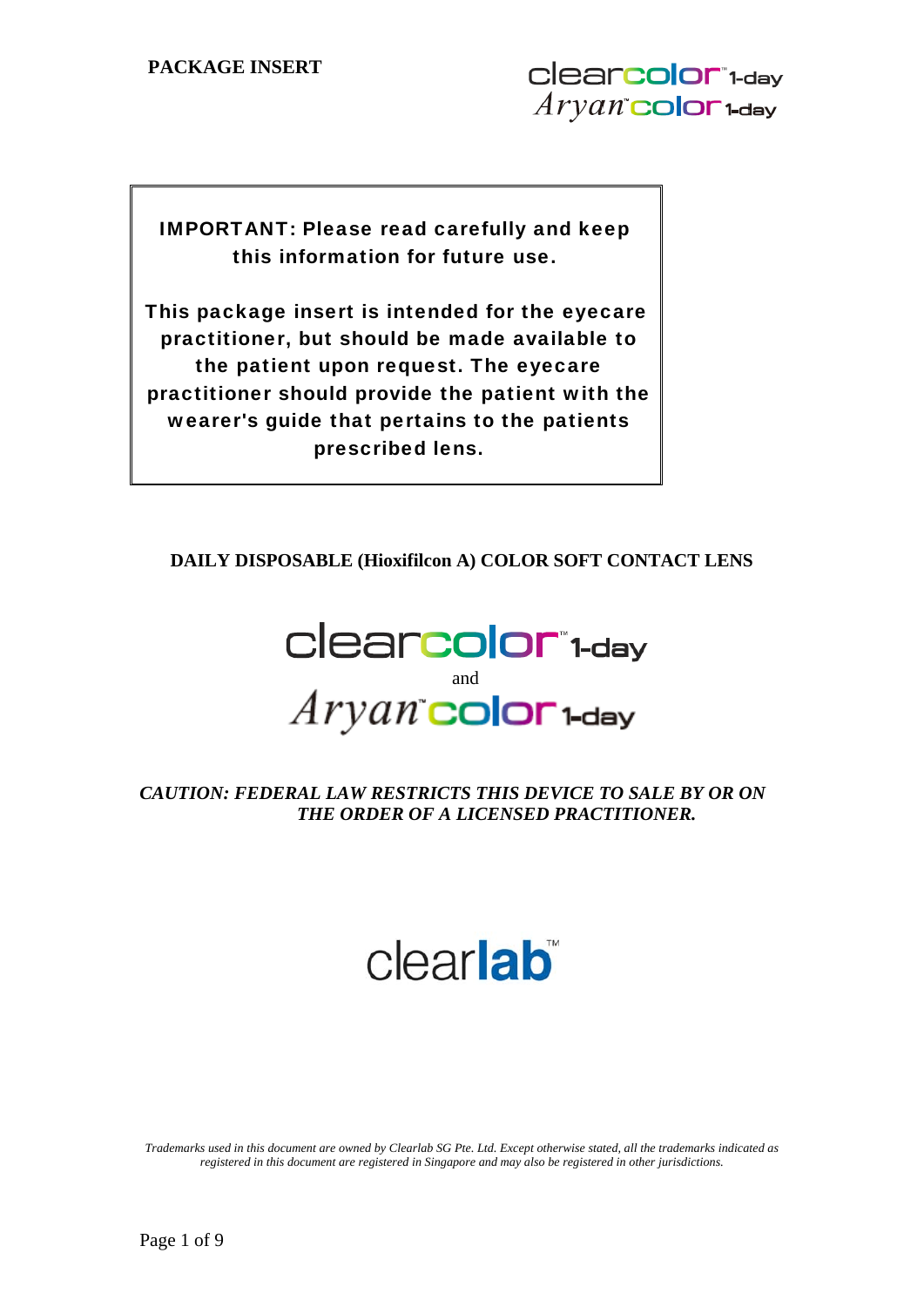# **DESCRIPTION**

This **Soft Hydrophilic Daily Disposable Color Soft Contact Lens** is available as a single vision spherical lens. The hydrophilic nature of this material allows the lens to become soft and pliable when immersed in an aqueous solution. This **Soft Hydrophilic Daily Disposable Color Soft Contact Lens** is fabricated from a nonionic polymer.

This **Soft Hydrophilic Daily Disposable Color Soft Contact Lens** is made of a nonionic lens material, Hioxifilcon A, which is a random co-polymer of 2- Hydroxyethyl methacrylate (2-HEMA) and glycerol methacrylate (HEMA/GMA) cross-linked with ethylene glycol dimethacrylate. The co-polymer consists of 42% Hioxifilcon A and 58% water by weight when immersed in normal buffered saline solution. The Hioxifilcon A name has been adopted by the United States Adopted Names Council (USAN).

The lenses are available tinted. Lenses are tinted with one or a combination of one or more of the following pigments, 'listed' color additives: C.I. Reactive black 5, C.I. Vat orange 5, Iron oxides, C.I. Pigment green 7, C.I. Vat brown 1, C.I. Vat yellow 3, C.I. Vat blue 6, C.I. vat orange 1, C.I. Vat green 1, C.I. Pigment blue 36, C.I. Pigment violet 23, D&C Green No.6, phthalocyanato (2) copper, D&C Yellow No.10, D&C Red No.17 and Titanium dioxide. Lenses that contain a unique tinting pattern are subsequently processed to incorporate the 'listed' color additives, and contain only the amount of color additive needed to accomplish the intended cosmetic effect.

In the hydrated state, the lens conforms to the curvature of the eye covering the cornea and extending slightly beyond the limbus forming a transparent or colored optical surface. The (Hioxifilcon A) soft hydrophilic contact lens has a spherical back surface. The hydrophilic properties of the lens require that it is to be maintained in a fully hydrated state in a solution compatible with the eye. If the lens dries out, it will become hard and appear somewhat warped however, it will return to its proper configuration when completely rehydrated in the proper storage solution.

| <b>Chord Diameter:</b>            | 12.8 mm to $15.0$ mm                  |
|-----------------------------------|---------------------------------------|
| <b>Center Thickness:</b>          | .080 mm to .266 mm                    |
| <b>Base Curve:</b>                | $8.0$ mm to $9.4$ mm                  |
| Spherical Powers (spherical lens) | $-10.00$ Diopters to $+6.00$ Diopters |

The hydrophilic characteristics allow aqueous solutions to enter the lens and in its fully hydrated state the lens is approximately 58% water by weight. The physical properties of the lens are:

| Refractive Index                   | $1.4011$ (hydrated)                                                             |
|------------------------------------|---------------------------------------------------------------------------------|
| <b>Light Transmission (tinted)</b> | greater than 95%                                                                |
| <b>Water Content</b>               | $58\% + 2\%$                                                                    |
| Oxygen Permeability                | 25.38 X 10 <sup>-11</sup> (cm <sup>2</sup> /sec) (ml 0 <sub>2</sub> /ml x mm Hg |
|                                    | $\omega$ 35°C), (revised Fatt method).                                          |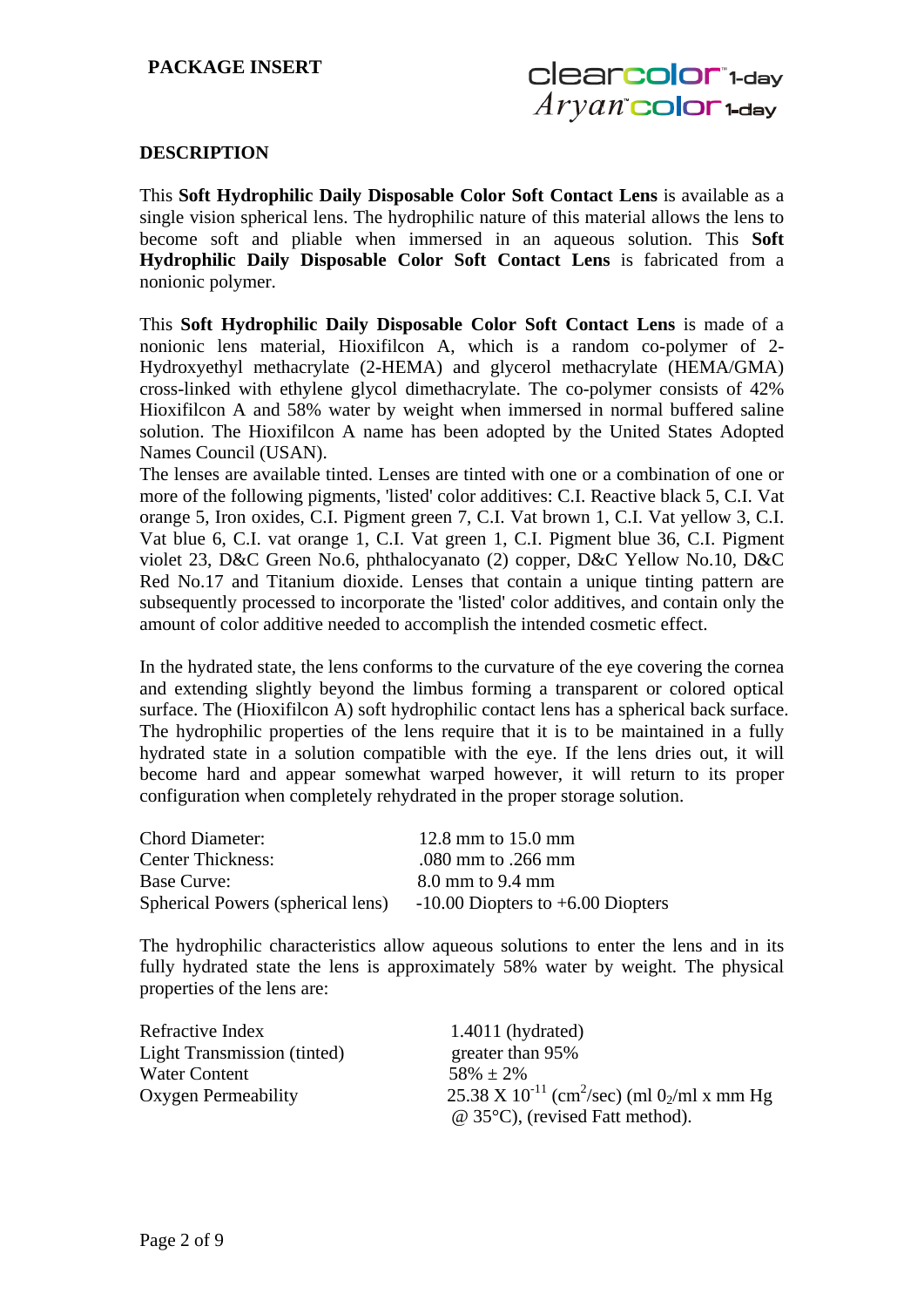# **ACTIONS**

In its hydrated state, this **Soft Hydrophilic Daily Disposable Color Soft Contact**  Lens, when placed on the cornea, act as a corrective refracting medium to focus light rays on the retina.

# **CAUTION**

Due to the small number of patients enrolled in clinical investigation of lens, all refractive powers, design configurations, or lens parameters available in the lens material are not evaluated in significant numbers. Consequently, when selecting an appropriate lens design and parameters, the eye care practitioner should consider all characteristics of the lens that can affect lens performance and ocular health, including oxygen permeability, wettability, central and peripheral thickness, and optic zone diameter.

The potential impact of these factors on the patient's ocular health must be carefully weighed against the patient's need for refractive correction therefore the continuing ocular health of the patient and lens performance on the eye should be carefully monitored by the prescribing eye care practitioner.

## **INDICATIONS**

This **Soft Hydrophilic Daily Disposable Color Soft Contact Lens** (except plano lens) is indicated for daily wear single use only for the optical correction of refractive ametropia (myopia and hyperopia) in phakic or aphakic persons with non-diseased eyes who may have 1.00D or less of astigmatism.

The lens is intended to be worn once and then discarded at the end of each wearing period on a daily basis. The patient should be instructed to start the next wearing period with a new lens.

## **CONTRADICTIONS (REASONS NOT TO USE)**

DO NOT USE this **Soft Hydrophilic Daily Disposable Color Soft Contact Lens** when any of the following conditions are present:

- Acute and subacute inflammation or infection of the anterior chamber of the eye.
- Any eye disease, injury, or abnormality that affects the cornea, conjunctiva, or eyelids.
- Severe insufficiency of lacrimal secretion (dry eyes)
- Corneal hypoesthesia (reduced corneal sensitivity), if not-aphakic.
- Any systemic disease that may affect the eye or be exaggerated by wearing contact lens.
- Allergic reactions of ocular surfaces or adnexa that may be induced or exaggerated by wearing contact lens or use of contact lens solutions.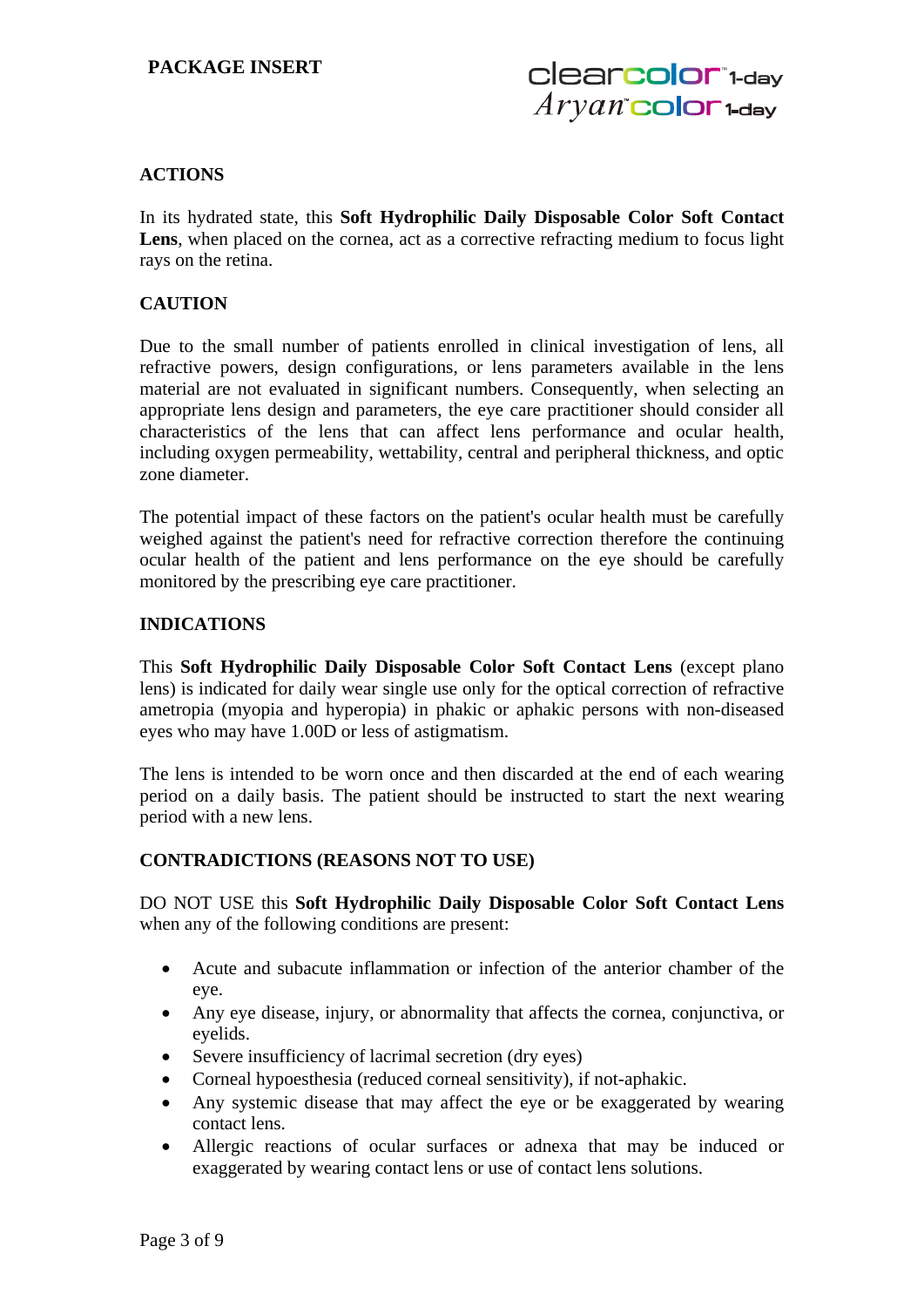- Allergy to any ingredient, such as mercury or thimerosal, in a solution which is to be used to care this **Soft Hydrophilic Daily Disposable Color Soft Contact Lens**.
- Any active corneal infection (bacterial, fungi, or viral)
- If eyes become red or irritated.
- Patients unable to follow lens care regimen or unable to obtain assistance to do so.
- Advice patient not to wear this **Soft Hydrophilic Daily Disposable Color Soft Contact Lens** while sleeping.

# **WARNINGS**

- PROBLEMS WITH CONTACT LENS AND LENS CARE PRODUCTS COULD RESULT IN **SERIOUS INJURY** TO THE EYE. It is essential that patients follow their eye care practitioner's direction and all labeling instructions for proper use of lens and lens care products, including the lens case. EYE PROBLEMS, INCLUDING CORNEAL ULCERS, CAN DEVELOP RAPIDLY AND LEAD TO **LOSS OF VISION**; THEREFORE, IF YOU EXPERIENCE EYE DISCOMFORT, EXCESSIVE TEARING, VISION CHANGES, OR REDNESS OF THE EYE, **IMMEDIATELY REMOVE YOUR LENS** AND PROMPTLY CONTACT YOUR EYECARE PRACTITIONER.
- All contact lens wearers must see their eye care practitioner as directed.
- Daily wear lens is not indicated for overnight wear, and patients should be instructed not to wear lens while sleeping. Clinical studies have shown that the risk of serious adverse reactions is increased when this lens is worn overnight.
- Studies have shown that contact lens wearers who are smokers have a higher incidence of adverse reactions than nonsmoker do.

# **PRECAUTIONS**

Special Precautions for eye care practitioner

 Clinical studies have demonstrated that contact lens manufactured from (Hioxifilcon A) is safe and effective for their intended use. However, the clinical studies may not have included all design configurations or lens parameters that are presently available in this lens material.

Always discard disposable lenses after the recommended wearing schedule prescribed by the eye care practitioner.

Consequently, when selecting an appropriate lens design and parameters, the eye care practitioner should consider all characteristics of the lens that can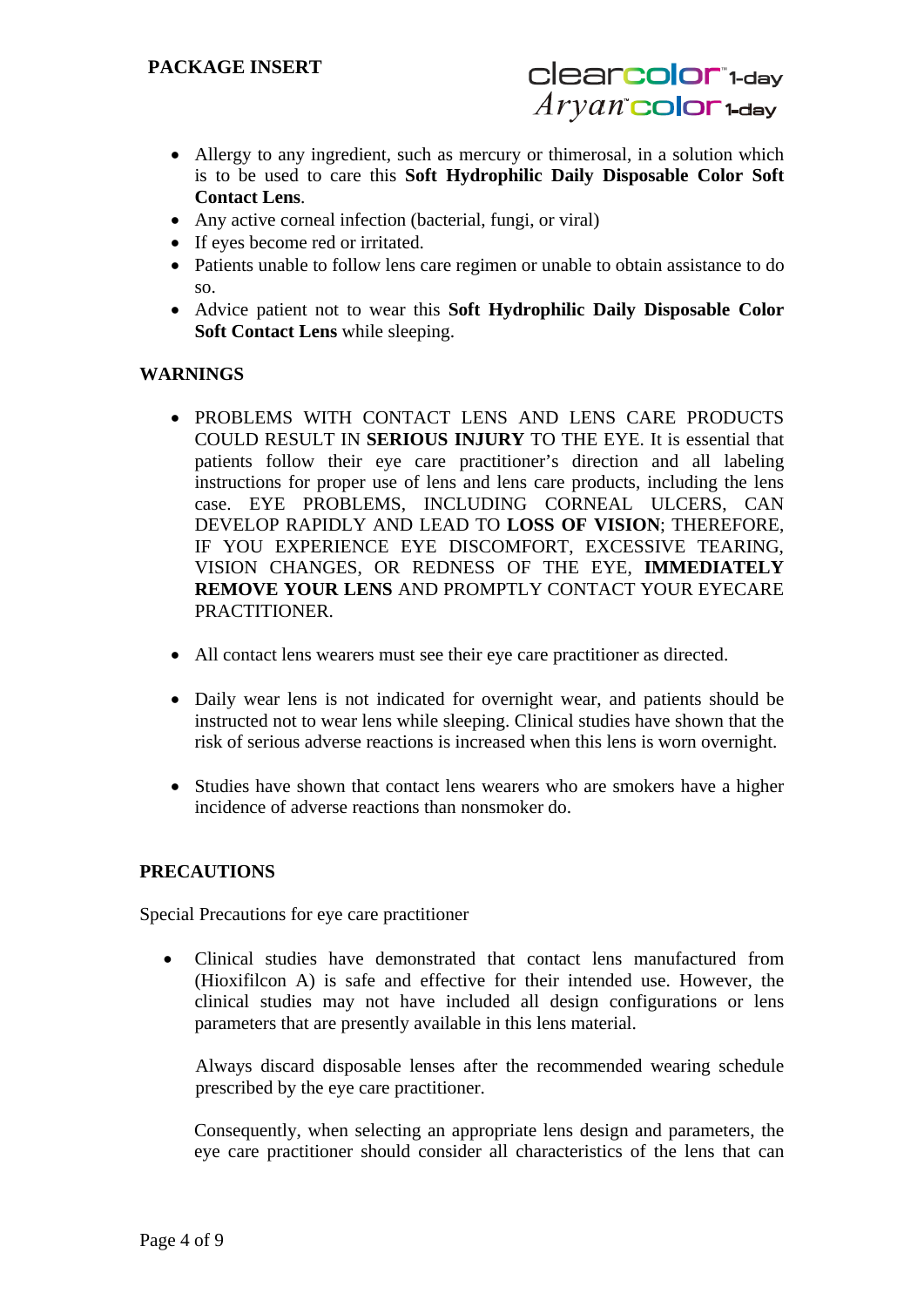affect lens performance and ocular health, including oxygen permeability, wettability, central and peripheral thickness, and optic zone diameter.

The potential impact of these factors on the patient's ocular health should be carefully weighed against the patient's need for refractive correction: therefore, the continuing ocular health of the patient and lens performance on the eye should be carefully monitored by the prescribing eye care practitioner.

- Fluorescein, a yellow dye, should not be used while the lens is on the eye. The lens absorbs this dye and become discolored. Whenever Fluorescein is used in eyes, the eyes should be flushed with a sterile saline solution that is recommended for in eye use. Wait at least one hour before replacing the lens. Too early replacement may allow the lens to absorb residual Fluorescein irreversibly.
- Before leaving the eye care practitioner's office, the patient should be able to promptly remove lens or should have someone else available who can remove the lens for him or her.
- Eye care practitioners should instruct the patient to remove the lens immediately if the eye becomes red or irritated.

Eye care practitioners should carefully instruct patients about the following care regimen and safety precautions:

- The lens is intended to be worn once and then discarded at the end of each wearing period.
- The patient should be instructed to start the next wearing period with a new lens.
- Emergency lens cleaning and disinfection is not recommended.
- The patient should be reminded to have replacement lenses or back-up spectacles available at all times.
- Always wash and rinse hands before handling lens.
- Do not get cosmetics, lotions, soaps, creams, deodorants, or sprays in the eyes or on the lens.
- It is best to put on lens before putting on makeup. Water-base cosmetics are less likely to damage lens than oil-base.
- Do not touch contact lens with the fingers or hands if the hands are not free of foreign materials, as microscope scratches of the lens may occur, causing distorted vision and/or injury to the eye.
- Carefully follow the handling, insertion, removal and wearing instructions in the patient instructions for this **Soft Hydrophilic Daily Disposable Color Soft Contact Lens** and those prescribed by the eye care practitioner.
- Never wear lens beyond the period recommended by the eye care practitioner.
- If aerosol products such as hair spray are used while wearing lens, exercise caution and keep eyes closed until the spray has settled.
- Always handle lens carefully and avoid dropping them.
- Avoid all harmful or irritating vapors and h e s while wearing lens.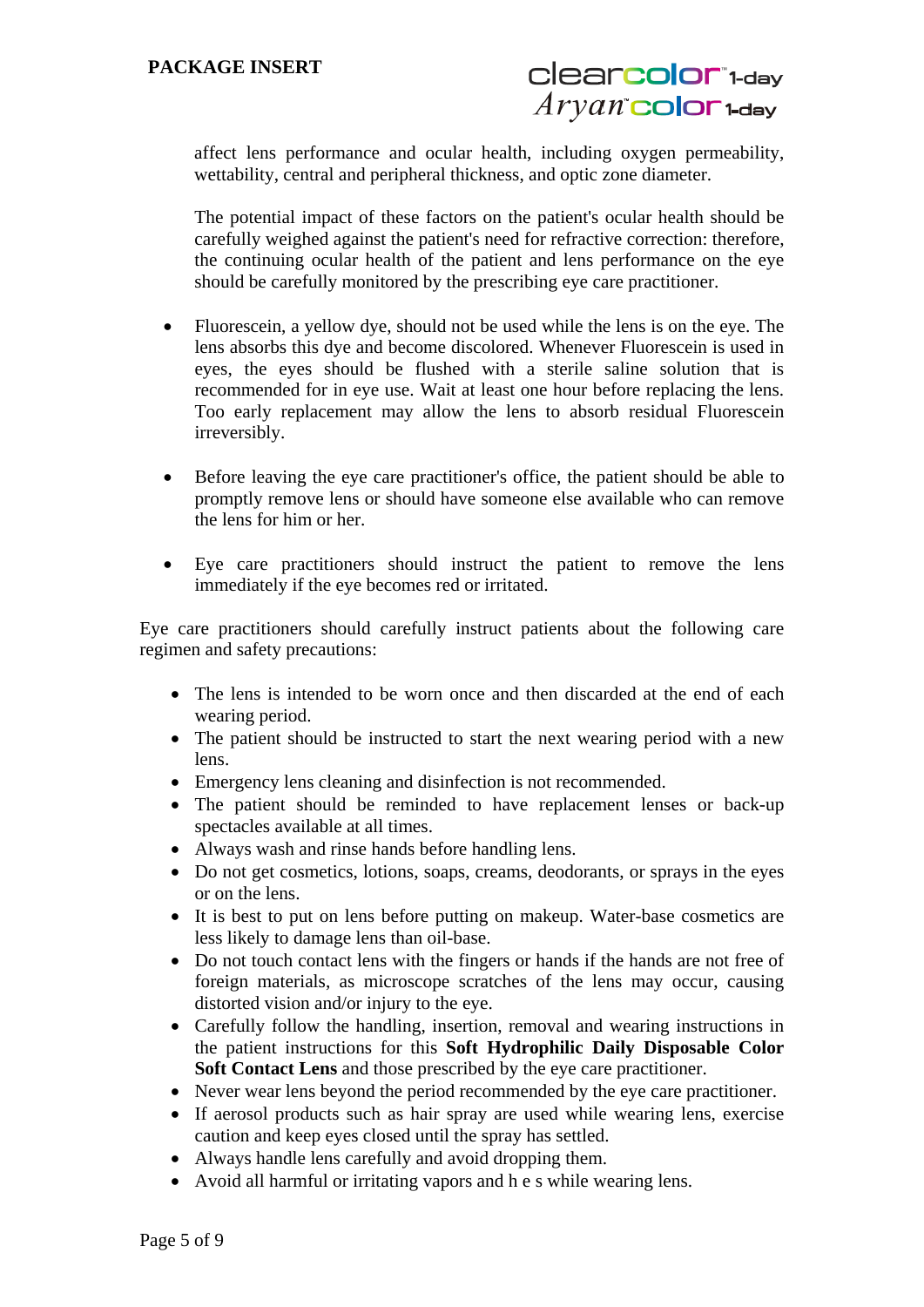# **PACKAGE INSERT**



- Ask the eye care practitioner about wearing lens during sporting activities.
- Inform the doctor (health care practitioner) about being a contact lens wearer.
- Never use tweezers or other tools to remove lens from the lens container unless specifically indicated for that use. Pour the lens into the hand.
- Do not touch the lens with fingernails.
- Always contact the eye care practitioner before using any medicine or medications in the eyes.
- Always inform the employer of being a contact lens wearer. Some jobs may require use of eye protection equipment or may require that the patient not wear contact lens.
- As with any contact lens, follow-up visits are necessary to assure the continuing health of the patient's eyes. The patient should be instructed as to a recommended follow-up schedule.

## **ADVERSE REACTIONS**

The patient should be informed that the following problems may occur:

- Eyes stinging, burning, itching (irritation), or other eye pain.
- Comfort is less than when lens was first placed on eye.
- Feeling that something is in the eye such as a foreign body or scratched area.
- Excessive watering (tearing) of the eye.
- Unusual eye secretions.
- Redness of the eye.
- Reduced sharpness of vision (poor visual acuity).
- Blurred vision, rainbows, or halos around objects.
- Sensitivity to light (photophobia).
- Dry eyes.

If the patient notices any of the above, he or she should be instructed to:

- **IMMEDIATELY REMOVE LENS.**
- If discomfort or problems stops, then look closely at the lens. If the lens is in any damage, **DO NOT PUT THE LENS BACK ON THE EYE.** Place the lens in the storage case and contact the eye care practitioner. If the lens has dirt, an eyelash, or other foreign body on it, or the problem stops and the lens appears undamaged, the patient should thoroughly clean, rinse, and disinfect the lens then reinsert them.
- After reinsertion, if the problem continues, the patient should **IMMEDIATELY** REMOVE **THE LENS AND CONSULT THE EYECARE PRACTITIONER.**

When any of the above problems occur, a serious condition such as infection, corneal ulcer, neovascularization, or iritis may be present. The patient should be instructed to KEEP LENS-OFF **THE EYE AND SEEK IMMEDIATE PROFESSIONAL IDENTIFICATION** of the problem and prompt treatment to avoid serious eye damage.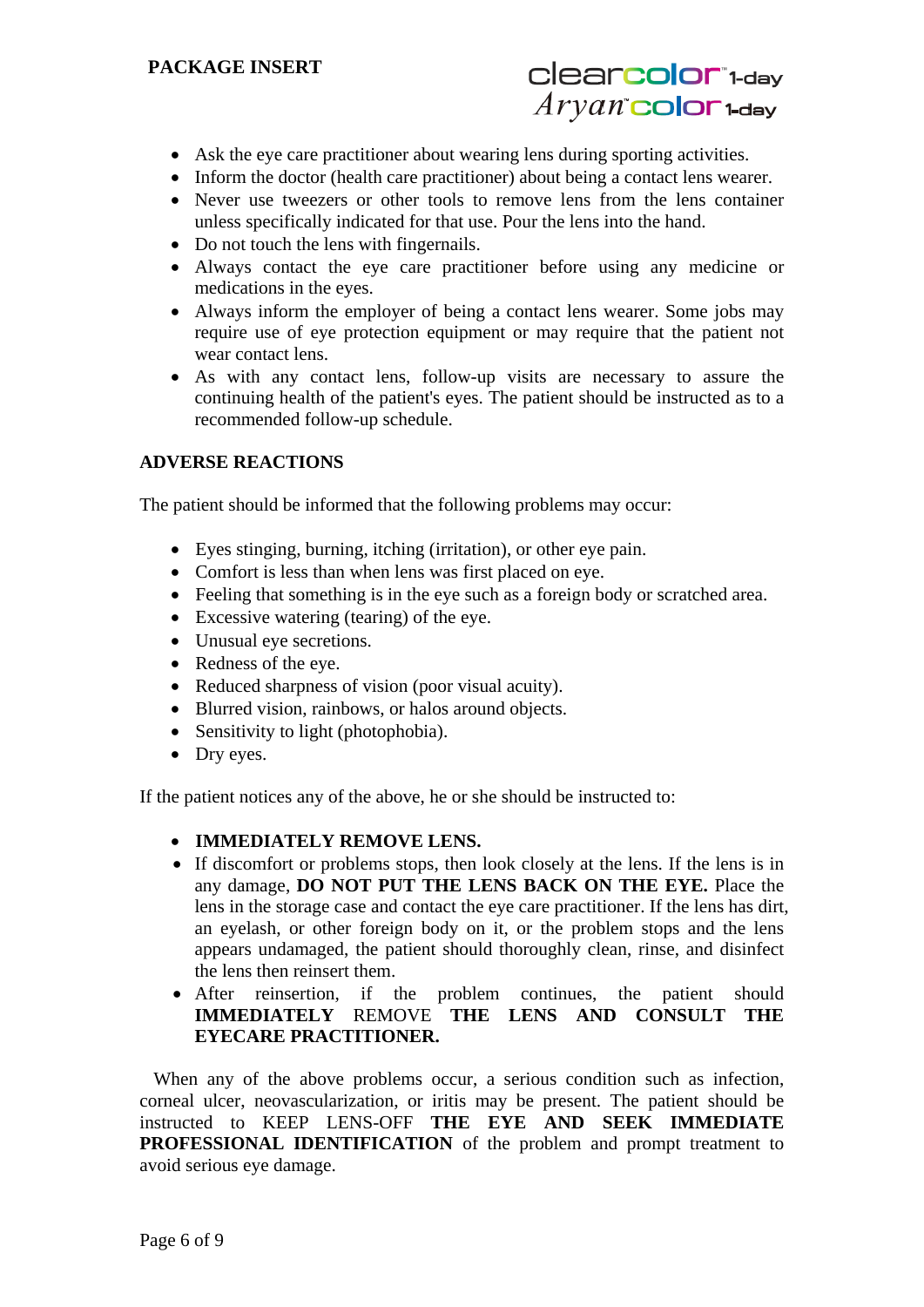## **FITTING**

Conventional methods of fitting contact lens apply to this **Soft Hydrophilic Daily Disposable Color Soft Contact Lens.** For a detailed description of the fitting techniques, refer to this **Soft Hydrophilic Daily Disposable Color Soft Contact Lens** Professional Fitting and Information Guide, copies of which are available from:

**Clearlab SG Pte. Ltd.**  139 Joo Seng Road, Singapore 368362 Tel: +65 6749 1090 Fax: +65 6282 3953 Email: Regulatory@clearlab.com Website: www.clearlab.com

#### **WEARING SCHEDULE**

## **THE WEARING AND REPLACEMENT SCHEDULES SHOULD BE DETERMINED BY THE EYECARE PRACTITIONER.**

Patients tend to over wear the lens initially. The eye care practitioner should emphasize the importance of adhering to the initial maximum wearing schedule. Regular checkups, as determined by the eye care practitioner, are also extremely important.

This **Soft Hydrophilic Daily Disposable Color Soft Contact Lens** is indicated for daily wear. The maximum suggested wearing time for this lens is:

| DAY | <b>HOURS</b>      |
|-----|-------------------|
|     |                   |
|     |                   |
| 3   | 10                |
|     | 12                |
| 5   | 14                |
|     | All Waking hours* |

## **STUDIES HAVE NOT BEEN COMPLETED TO SHOW THAT THIS SOFT HYDROPHILIC DAILY DISPOSABLE COLOR SOFT CONTACT IS SAFE TO WEAR DURING SLEEP.**

\* WEARING SCHEDULES SHOULD BE DETERMINED BY THE EYECARE PRACTITIONER.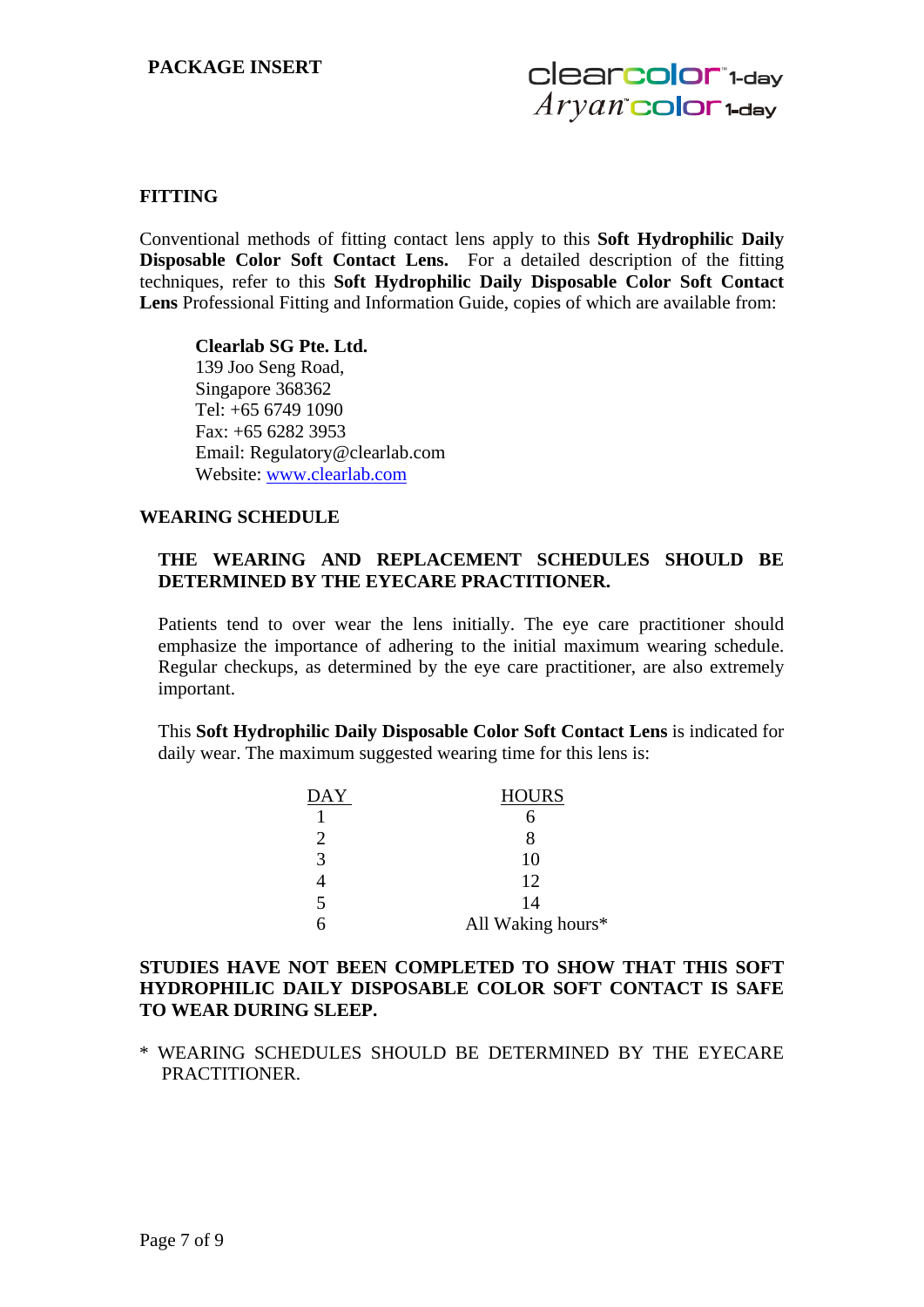# **PACKAGE INSERT**

# **PLANNED REPLACEMENT**

This **Soft Hydrophilic Daily Disposable Color Soft Contact Lens** is intended to be worn once and then discarded at the end of each wearing period. The patient should be instructed to start the next wearing period with a new lens.

## **LENS CARE DIRECTIONS**

This **Soft Hydrophilic Daily Disposable Color Soft Contact Lens** is intended to be worn once and then discarded at the end of each wearing period. The patient should be instructed to start the next wearing period with a new lens.

Eye care practitioners should review with the patient lens care directions including both basic lens care information and specific instructions on the lens care regimen recommended for the patient:

#### **EMERGENCIES**

The patient should be informed that if chemicals of any kind (household products, gardening solutions, laboratory chemicals, etc.) are splashed into the eyes, the patient should:

# **FLUSH EYES IMMEDIATELY WITH TAP WATER AND IMMEDIATELY CONTACT THE EYECARE PRACTITIONER OR VISIT A HOSPITAL EMERGENCY ROOM WITHOUT DELAY.**

## **HOW SUPPLIED:**

Each lens is supplied sterile in a sealed blister pack containing buffered normal saline solution. The blister pack is marked with the base curve, diameter, dioptric power, manufacturing lot number, and expiration date of the lens. The blister pack is also marked as 'NOT FOR INDIVIDUAL RESALE'.

## **REPORTING OF ADVERSE REACTIONS**

All serious adverse experiences and adverse reactions observed in patients wearing this **Soft Hydrophilic Daily Disposable Color Soft Contact Lens** or experienced with the lens should be reported to:

**Clearlab SG Pte. Ltd.**  139 Joo Seng Road, Singapore 368362 Tel: +65 6749 1090 Fax: +65 6282 3953 Email: Regulatory@clearlab.com Website: www.clearlab.com